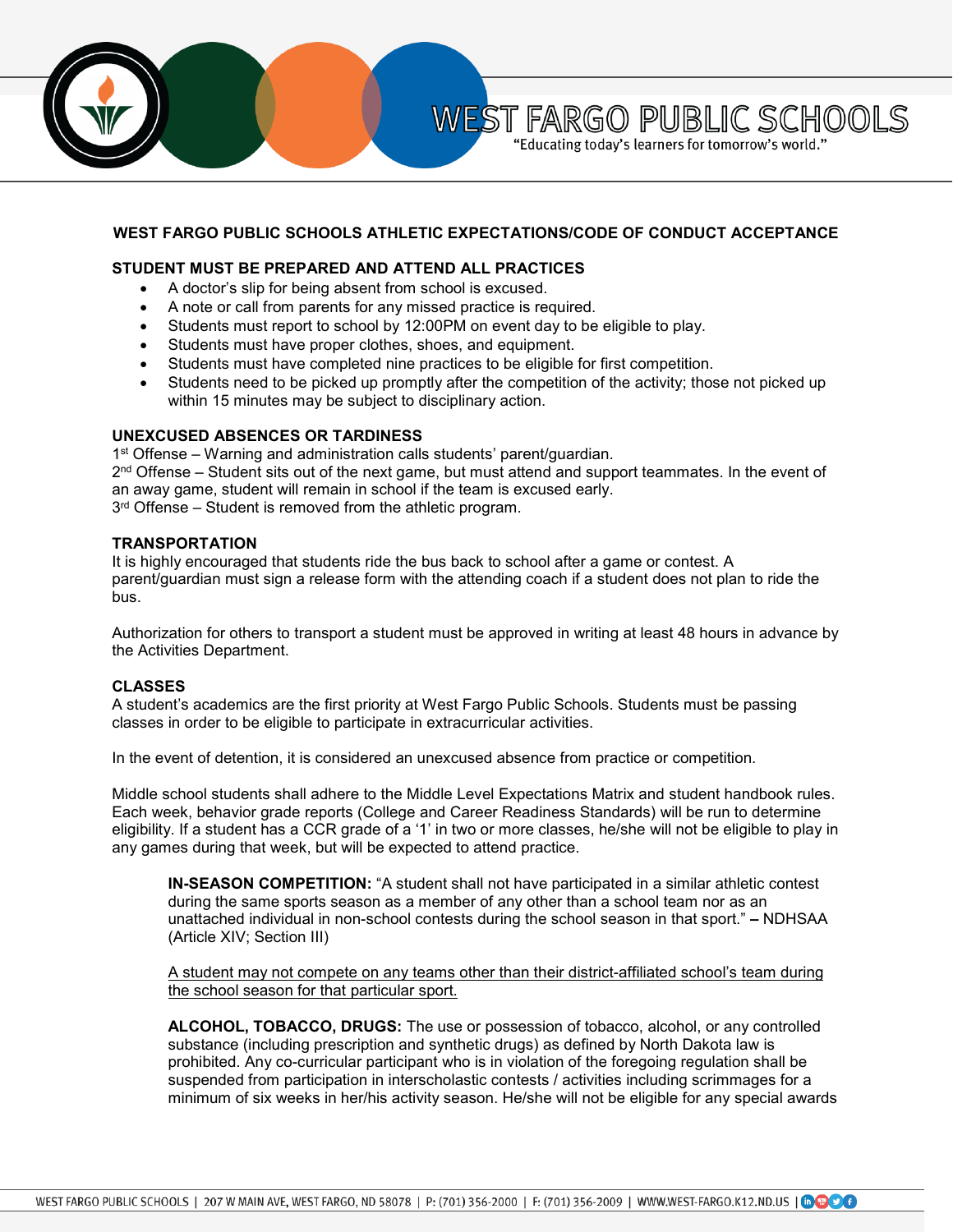

or letters provided by West Fargo Public Schools for that activity season. Students under suspension may continue to practice with the team through the completion of the season. The period of suspension shall begin from the date notification is given to the student by the school administration. If information is withheld from the administration, the length of the suspension shall commence the day the administration is notified. For any subsequent offense during the same school year, the violator will be dropped from all further participation in co-curricular activities at West Fargo Public Schools for the remainder of the academic/activity school year. A student always has the right to a hearing.

WEST FARGO PUBLIC SCHOOLS "Educating today's learners for tomorrow's world."

#### A student found in violation will be required to meet with a school counselor.

**INJURIES:** If an injury occurs, notify the coach/advisor. Injury costs are the responsibility of participants and/or their parents/guardians. Our middle school program has a trainer three days per week.

#### **COMMUNICATION GUIDELINES**

The following are communication guidelines put in place by West Fargo Public Schools in order to resolve concerns.

### **COMMUNICATION EXPECTATIONS OF A COACH**

- Coaching Philosophy
- Student Expectations
- Team Schedules
- Team Requirements (fees, equipment, uniforms, etc.)
- **Medical Procedures**
- **Discipline**

### **COMMUNICATION EXPECTATIONS OF A PARENT/GUARDIAN**

- Communicate concerns directly with the coach, including:
	- o Mental and/or physical treatment of student
	- $\circ$  Student behavior<br> $\circ$  Suggestions for s
	- Suggestions for student improvement
- Advance notification of any schedule conflicts

Issues and concerns related to playing time, team strategy, play calling, team selection, and/or student/coach personnel are not appropriate to discuss with coaches.

#### **COMMUNICATION ENGAGEMENT GUIDELINES**

Below is the proper communication chain to follow that supports the process of effective communication.

- 1. Student makes direct contact with the coach/advisor.
- 2. Parent/guardian makes direct contact with the coach/advisor, after a minimum of 24 (business day) hours have elapsed since the student contact.
- 3. Parent/guardian makes direct contact with the school's activities director.
- 4. Parent/guardian makes direct contact with the school's principal.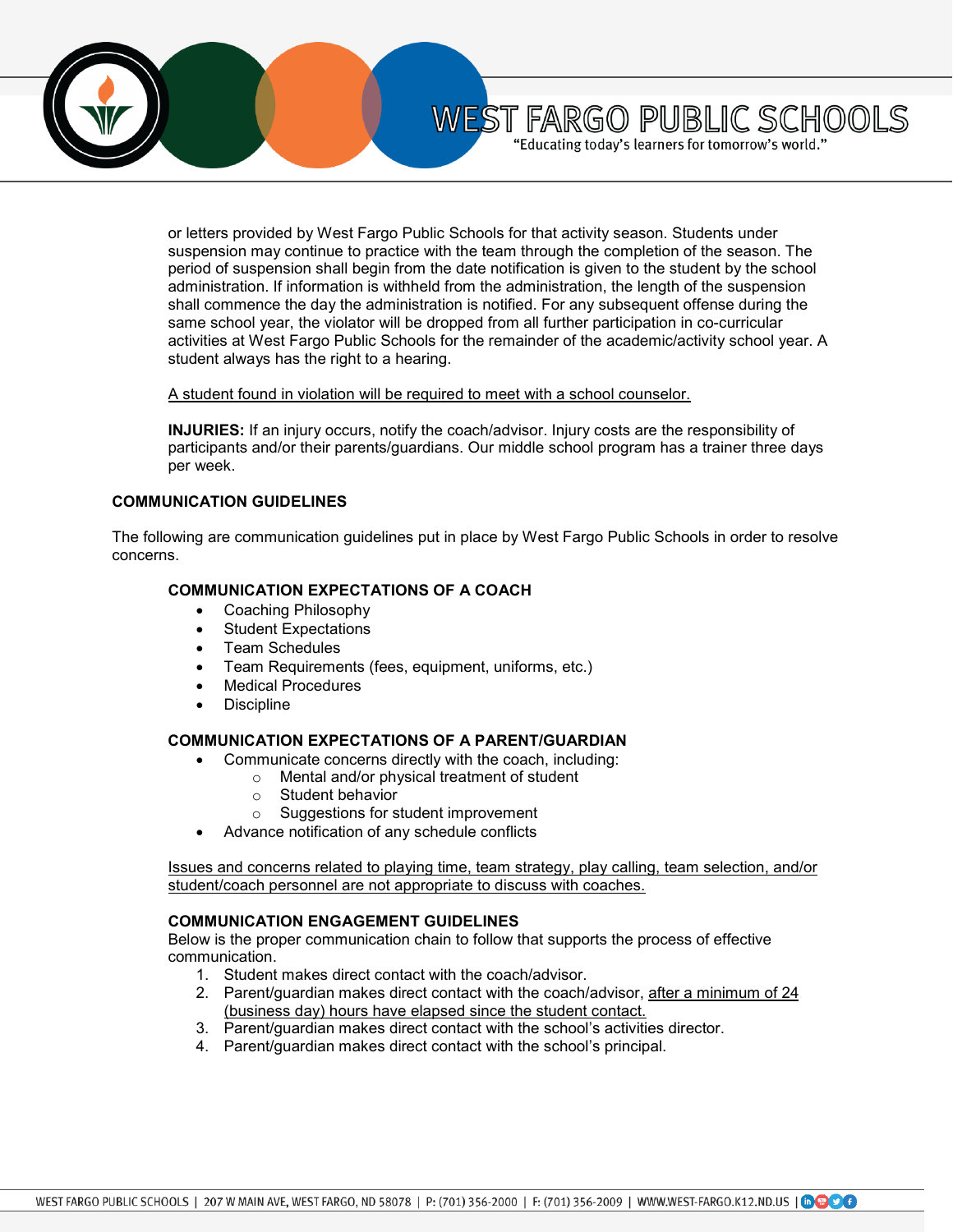

Any correspondence regarding a co-curricular conflict will be passed along to the student and the coach/advisor involved; this includes phone, email, and text communications. West Fargo Public Schools and the Activities Department do not guarantee a resolution to all co-curricular concerns.

WEST FARGO PUBLIC SCHOOLS "Educating today's learners for tomorrow's world."

#### **CITIZENSHIP**

## **STUDENT CODE OF CONDUCT**

Student participants need to keep in perspective their role as active members in the co-curricular program. It is important for them to be good role models and ambassadors for the school community and to the younger students who admire and are influenced by their actions. Participants need to demonstrate proper respect to all persons, property, and the law on and off school premises.

As a student participating in co-curricular activities at West Fargo Public Schools, I understand and accept the following responsibilities:

- $\boxtimes$  I will respect the rights and beliefs of others and will treat others with courtesy and consideration.
- $\boxtimes$  I will be fully responsible for my own actions and the consequences of my actions.
- $\boxtimes$  I will respect the property of others.
- $\boxtimes$  I will respect and obey the rules of my school and the laws of my community, state and country.
- $\boxtimes$  I will show respect to those who are responsible for enforcing the rules of my school and the laws of my community, state, and country.

Failure to follow these and other school expectations may result in suspension or removal from the activity. A student whose character or conduct violates the Student Code of Conduct or is suspended or expelled from school, is not in good standing and is ineligible for a period of time determined by the building administrative team.